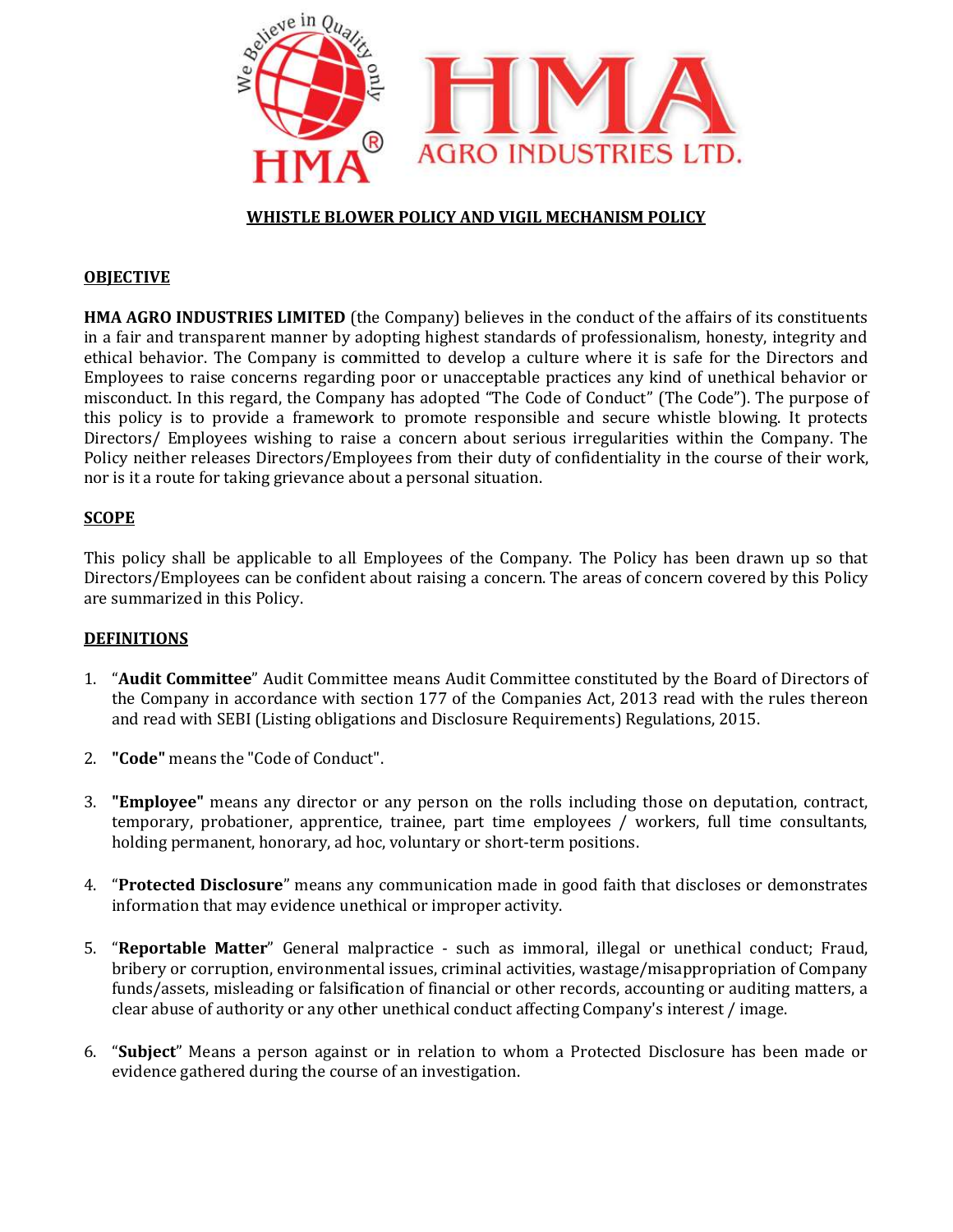

7. "Whistleblower" A Whistleblower is an employee who raises a concern about any wrongdoing, event or information about an actual, suspected or anticipated Reportable Matter. The Whistle blower is not or information about an actual, suspected or anticipated Reportable Matter. The Whistle blower is not<br>expected to prove the truth of the allegation; but she/he needs to demonstrate sufficient grounds for concern and good faith.

## GUIDING PRINCIPLES

This Policy ensures that:

- 1. the Whistle Blower and/or the person processing the Protected Disclosure is not Victimized for doing so; the Whistle Blower and/or the person processing the Protected Disclosure is not<br>so;<br>Treat victimization as a serious matter including initiating disciplinary action on su<br>Ensure complete confidentiality;<br>Not attempt to con
- 2. Treat victimization as a serious matter including initiating disciplinary action on such person/ $(s)$ ;
- 3. Ensure complete confidentiality;
- 4. Not attempt to conceal evidence of the Protected Disclosure;
- 5. Take disciplinary action, if any one destroys or concea
- 6. Protected Disclosure made/to be made;
- 7. Provide an opportunity of being heard to the persons involved especially to the Subject.

The purpose of Whistle Blower Policy is to allow the Directors and employees to raise concerns about unacceptable improper practices and/or any unethical practices and/or other genuine concerns being followed in the organization without the employees being necessarily required to inform their superiors and to create awareness amongst employees to report instances of leak of unpublished price sensitive information. tected Disclosure made/to be made;<br>vide an opportunity of being heard to the persons involved especially to the Subject.<br>rpose of Whistle Blower Policy is to allow the Directors and employees to raise concerns about<br>table ion raises a concern about any wrongdoing, event<br>ed Reportable Matter. The Whistle blower is not<br>/he needs to demonstrate sufficient grounds for<br>Protected Disclosure is not Victimized for doing<br>ting disciplinary action on

This Policy is intended to check that whenever any unacceptable/improper practice and/or any unethical practice and/or any instances of leak of unpublished price sensitive information and/ or any other concern is reported by a Director or an employee, proper action is taken to check such practice/wrongdoing and the concerned Director or employee is protected / safeguarded against any adverse action and/or any discrimination and/or victimization for such reporting. This Policy is intended to check that whenever any unacceptable/improper practice and/or practice and/or any instances of leak of unpublished price sensitive information and/ or any concern is reported by a Director or an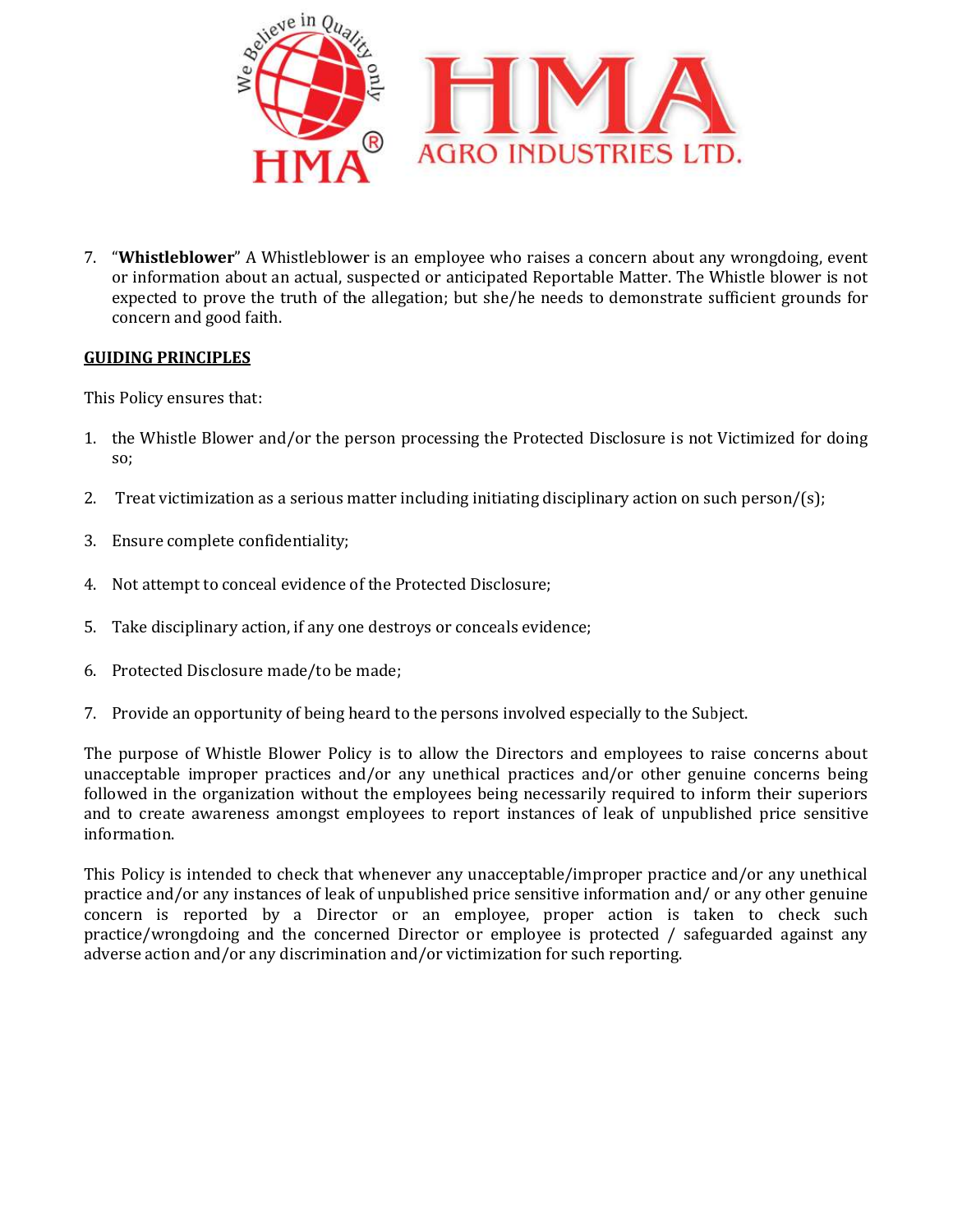

# COVERAGE OF POLICY

The Policy covers malpractices and events which have taken place/suspected to take place involving:<br>
1. Abuse of authority<br>
2. Breach of Contract<br>
3. Negligence causing substantial and specific danger to public health and

- 1. Abuse of authority
- 2. Breach of Contract
- 3. Negligence causing substantial and specific danger to public health and
- 4. Manipulation of company data/records
- 5. Financial irregularities, including fraud, or suspected fraud
- 6. Criminal offence
- 7. Pilferage of confidential/propriety information
- 8. Deliberate violation of law/regulation
- 9. Wastage/misappropriation of company fund Deliberate violation Wastage/misappropriation of funds/assets
- 10. Breach of employee Code of Conduct or Rules
- 11. Any other unethical, biased, favored, imprudent event

## **ELIGIBILITY**

All employees and directors of the Company are eligible to make Protected Disclosures under the Policy in relation to matters concerning the Company.

## DISQUALIFICATIONS

A Reportable Matter should not be confused with a grievance related to employment / superior subordinate relationship / relationship with peers. Protection under this Policy would not mean protection from disciplinary action arising out of false or bogus allegations made by a Whistle Blower knowing it to be false or bogus or with a mala fide intention. Any abuse of this protection will warrant disciplinary action. of Conduct or Rules<br>
of Conductions of the Company are eligible to make Protected Disclosures under the Policy in<br>
to matters concerning the Company.<br>
LLIFICATIONS<br>
rtable Matter should not be confused with a grievance rel

#### REPORTING MECHANISMS

1. All Protected Disclosures concerning financial/accounting matters should be addressed to the Chairman of the Audit Committee of the Company for the purpose of investigation.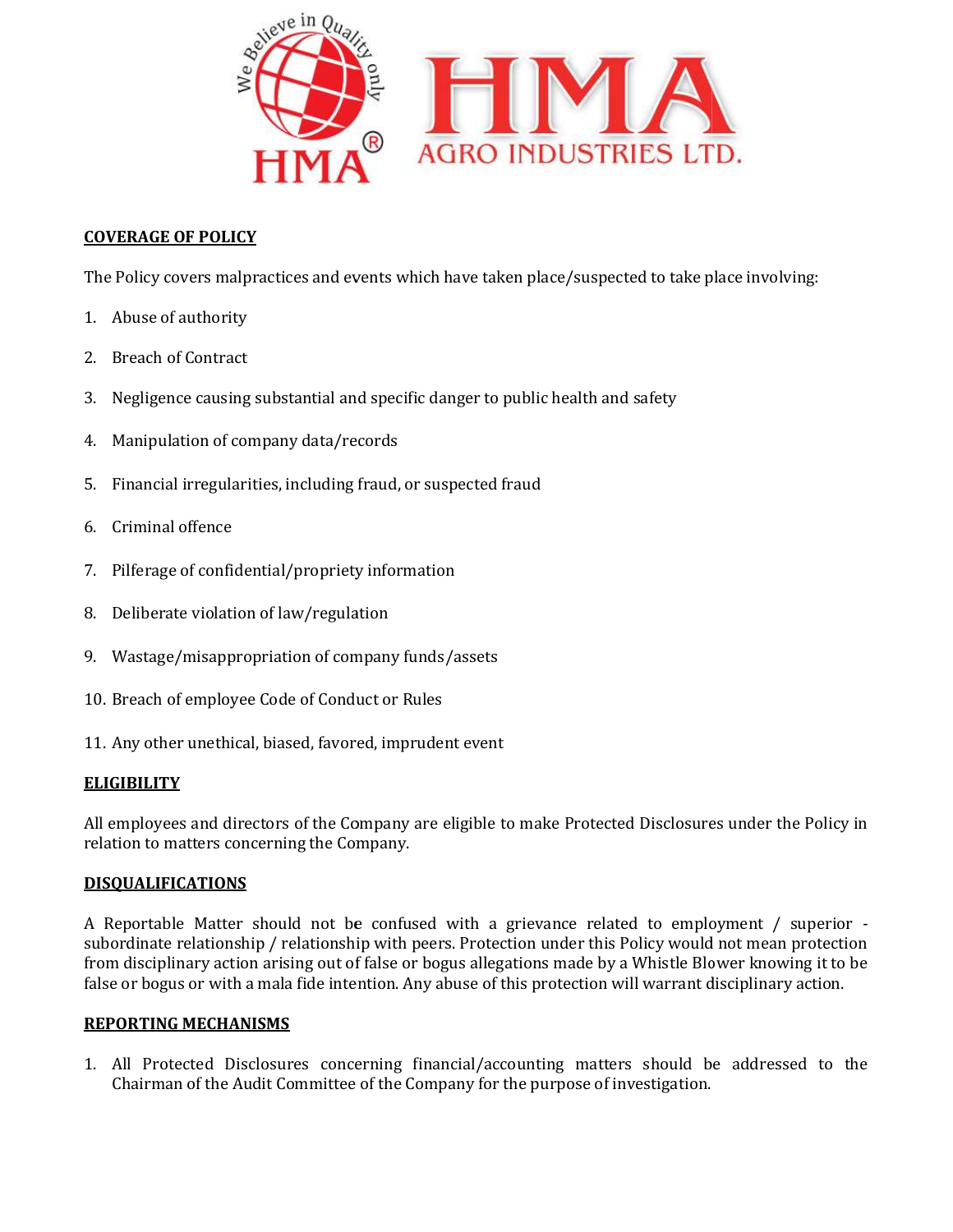

- 2. In respect of Protected Disclosures concerning the Top Management of the Company, then such matter shall be addressed to the Chairperson of the Audit Committee of the Company and those concerning with the other employees of the Company shall be addressed to the Chairman of the Company. respect of Protected Disclosures concerning the Top Management of the Company, then such matter<br>all be addressed to the Chairperson of the Audit Committee of the Company and those concerning<br>th the other employees of the C
- 3. Protected Disclosure should be preferably addressed/reported to the Competent Authority, as soon as possible but not later than 30 consecutive days after becoming aware of the same.
- 4. The Protected Disclosure/Complaint should be in typed or hand written in English, Hindi and should possible but not later than 30 consecutive days after becoming aware of the same.<br>The Protected Disclosure/Complaint should be in typed or hand written in English, Hindi and should<br>provide a clear understanding of the impr should be factual and not speculative in nature. It must contain as much relevant information as possible to allow for preliminary review and proper assessment. should be factual and not speculative in nature. It must contain as much relevant information as possible to allow for preliminary review and proper assessment.<br>5. The Protected Disclosure should be forwarded under a cover
- identity of the Whistle Blower/complainant i.e. his/her Name, Employee Number and Location, and should be inserted in an envelope which should be closed/secured/sealed. The envelope thus secured/sealed should be addressed to the Competent Authority and should be mentioned as "Protected Disclosure". (If the envelope is not closed/sealed/secured, it will not be possible to provide protection to the whistle blower as specified under this policy) identity of the Whistle Blower/complainant i.e. his/her Name, Employee Number and should be inserted in an envelope which should be closed/secured/sealed. The  $\epsilon$  secured/sealed should be addressed to the Competent Autho It be addressed to the Norieney and the Audri Committee of the Company and those concerning<br>the clutcom of the Manner and the Audri Commany control and the Company.<br>
Here the manner sounds the preferably addressed/reporte
- 6. If a protected disclosure is received by any executive of the Company other than Chairman of Audit Committee or the Competent Authority as defined under this Policy, the same should be forwarded to the respective Competent Authority or the Chairman of the Audit Committee for further appropriate action. Appropriate care must be taken to keep the identity of the Whistleblower confidential. If a protected disclosure is received by any executive of the Company other than Chairman of Audit<br>Committee or the Competent Authority as defined under this Policy, the same should be forwarded to<br>the respective Competent
- 7. While it will be ensured that genuine Whistle Blowers are accorded complete protection from any kind of unfair treatment as herein set out, any abuse of this protection will warrant disciplinary action.
- 8. Protection under this Policy would not mean protection from disciplinary action arising out of false or While it will be ensured that genuine Whistle Blowers are accorded complete protection from any kind<br>of unfair treatment as herein set out, any abuse of this protection will warrant disciplinary action.<br>Protection under th intention.
- 9. Whistle Blowers, who make any Protected Disclosures, which have been subsequently found to be mala fide, frivolous or malicious, shall be liable to be prosecuted under Company's Code of Conduct.
- 10. If initial enquiries by the Competent Authority indicate that the concern has no basis, or it is not a matter to be investigation pursued under this Policy, it may be dismissed at this stage and the decision is documented. Blowers, who make any Protected Disclosures, which have been subsequently found to be mala<br>blous or malicious, shall be liable to be prosecuted under Company's Code of Conduct.<br>enquiries by the Competent Authority indicate

Where initial enquiries indicate that further investigation is necessary, this will be carried through either by the Competent Authority alone, or by a Whistle Officer/Committee nominated by the Competent Authority for this purpose. The investigation would be conducted in a fair manner, as a neutral fact-finding process and without presumption of guilt. A written report of the findings would be made.

11. Name of the Whistle Blower shall not be disclosed to the Whistle Officer/Committee.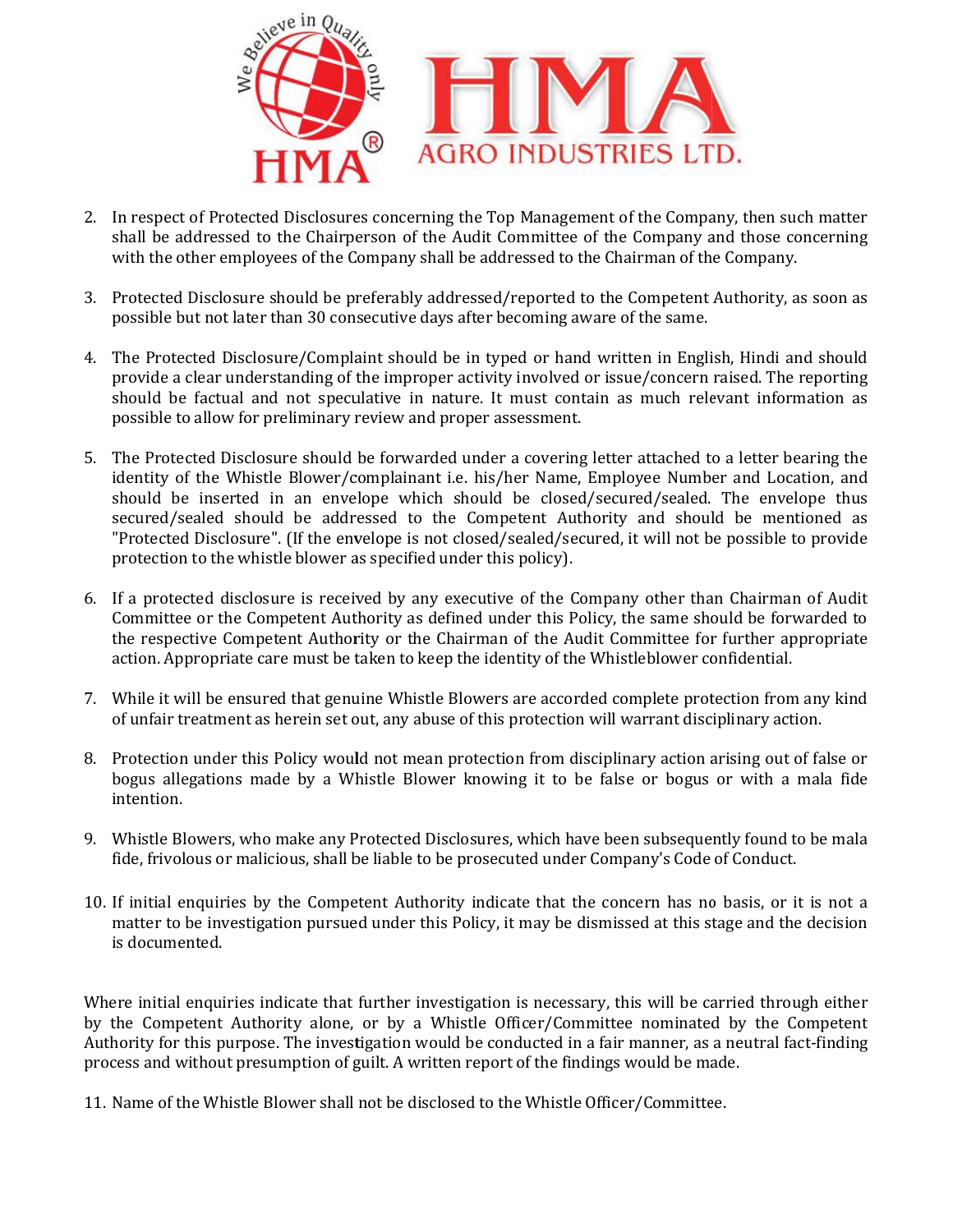

12. The Competent Authority/Whistle Officer/Committee shall:

(i) Make a detailed written record of the Protected Disclosure. The record will include:

(a) Facts of the matter;

(b) Whether the same Protected Disclosure was raised previously by anyone, and if so, the outcome thereof; Make a detailed written record of the Protected Disclosure. The record will include:<br>Facts of the matter;<br>Whether the same Protected Disclosure was raised previously by anyone, and if so, the<br>reof;<br>Whether any Protected Di

(c) Whether any Protected Disclosure was

(d) The financial/ otherwise loss which has been incurred / would have been incurred by the Company.

(e) Findings of Competent Authority/Whistle Officer/Committee;

(d) The financial/ otherwise loss which has been incurred / would have been incurred by the Company.<br>(e) Findings of Competent Authority/Whistle Officer/Committee;<br>(f) The recommendations of the Competent Authority / Whist  $action/(s)$ .

- 13. The identity of a Subject will be kept confidential to the extent possible till the legitimate needs of law and the investigation.
- 14. Subjects will normally be informed of the allegations at the outset of a formal investigation and have opportunities for providing their inputs during the investigation.
- 15. Subjects shall have a duty to co-operate with the Competent Authority during investigation process to opportunities for providing their inputs during the investigation.<br>Subjects shall have a duty to co-operate with the Competent Authority during investigation process to<br>the extent that such co-operation will not compromise the applicable laws.
- 16. Subjects have a responsibility not to interfere with the investigation process. Evidence shall not be Subjects have a responsibility not to interfere with the investigation process. Evidence shall not be withheld, destroyed or tampered with, and witnesses shall not be influenced, threatened or intimidated by the Subjects.
- 17. Unless there are compelling reasons not to do so, Subjects will be given the opportunity to respond to material findings contained in an investigation report. No allegation of wrongdoing against a Subje shall be considered as maintainable unless there is good evidence in support of the allegation. Unless there are compelling reasons not to do so, Subjects will be given the opportunity to respond to material findings contained in an investigation report. No allegation of wrongdoing against a Subject shall be consider
- 18. The Whistle Officer/Committee shall finalize and submit the report to the Competent Authority within such time frame as duly communicated by Competent Authorityconsidering the seriousness of the matter. port to the Competent Authority within<br>rityconsidering the seriousness of the<br>lll discuss the matter with Competent<br>s of the Whistle Officer /Committee and
- 19. On submission of report, the Whistle Officer /Committee shall discuss the matter with Competent Authority who shall either: 19. On submission of report, the Whistle Officer /Committee shall discuss the matter with Competent<br>Authority who shall either:<br>20. (i) In case the Protected Disclosure is proved, accept the findings of the Whistle Officer
- take such Disciplinary Action as he may think fit and take preventive measures to avoid reoccurrence of the matter; as tions of the Competent Authority / Whistle Officer / Committee on disciplinary / other<br>
a Subject will be kept confidential to the extent possible till the legitimate needs of law<br>
gation.<br>
Formally be informed of the a

(ii) In case the Protected Disclosure is not proved, extinguish the matter;

OR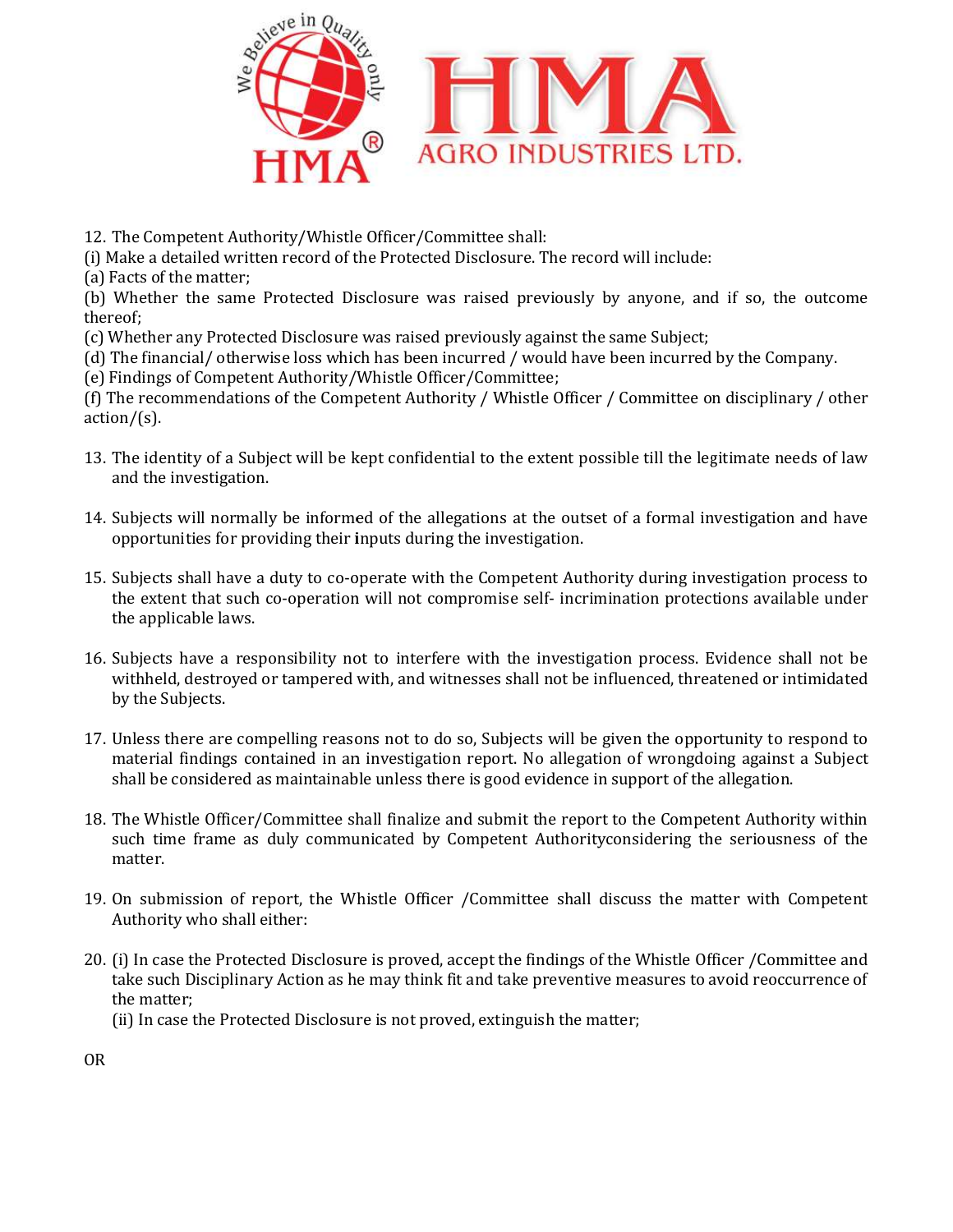

Depending upon the seriousness of the matter, Competent Authority may refer the matter to the Audit Committee of Directors with proposed disciplinary action/counter measures. In case the Audit Committee Depending upon the seriousness of the matter, Competent Authority may refer the matter to the Audit Committee<br>Committee of Directors with proposed disciplinary action/counter measures. In case the Audit Committee<br>thinks th recommendations. The Board may decide the matter as it deems fit.

21. In exceptional cases, where the Whistle Blower is not satisfied with the outcome of the investigation and the decision, he/she can make a direct appeal to the Chairman of the Audit Committee. that the matter is too serious, it can further place the matter before the Board<br>nendations. The Board may decide the matter as it deems fit.<br>xceptional cases, where the Whistle Blower is not satisfied with the outcome of

## **DOCUMENTATION**

The members of the Audit Committee shall maintain documentation of all complaints or reports, subject to this Policy. The documentation shall include any written submissions provided by the complainant, any other Company documents identified in the complaint or by the Company as relevant to the complaint, a summary of the date and manner in which the complaint was received by the Company and any response by the Company to the complainant. All such documentation shall be retained minimum of five (5) years from the date of receipt of the complaint or as required by law, whichever is higher. members of the Audit Committee shall maintain documentation of all complaints or reports, subject to Policy. The documentation shall include any written submissions provided by the complainant, any r Company documents iden n of five (5) years from the date of receipt of the complaint or as required by law, whichever is<br>TION TO THE WHISTLEBLOWER<br>TION TO THE WHISTLEBLOWER<br>blower protections are provided in two important areas - confidentiality irect appeal to the Chairman of the Audit Committee.<br>
Il maintain documentation of all complaints or reports, subject to<br>
ude any written submissions provided by the complainat, any<br>
the complaint or by the Company as rele

## PROTECTION TO THE WHISTLEBLOWER

## 1. Confidentiality

Whistle-blower protections are provided in two important areas - confidentiality and against retaliation. In so far as possible, the confidentiality of the Whistle-blower will be maintained. However, identity may have to be disclosed to conduct a thorough investigation, to comply with the law and to provide accused individuals their legal rights of defense. Any other Employee assisting in the said investigation shall also be protected to the same extent as the Whistleblower.

## 2. Protection

If any Employee believes that he/she is being subjected to discrimination, retaliation or harassment for having made a report under this Policy, he/she must immediately report those facts to his/her supervisor, manager or point of contact. oriduals their legal rights of defense. Any other Employee assisting in the said investigation shall also lected to the same extent as the Whistleblower.<br>
Protection<br>
by Employee believes that he/she is being subjected to

Any other Employee assisting in the said investigation shall also be protected to the same extent as the Whistleblower.

## MODIFICATION OF THE POLICY

The Company may modify this policy unilaterally at any time without notice. Any change or revision will be communicated appropriately.